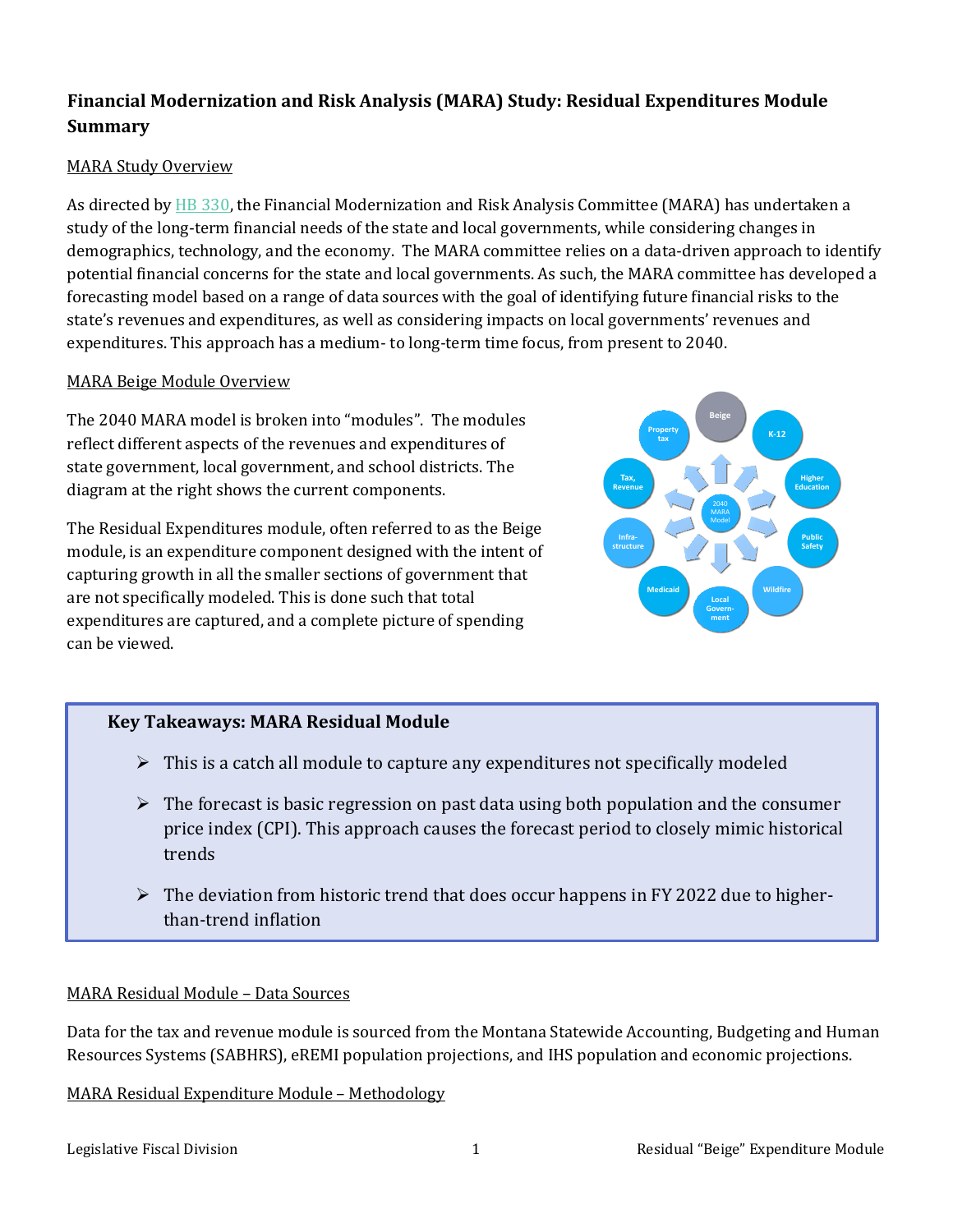Several steps are needed to create the residual module:

- 1. Define what "residual" is.
	- a. The SABHRS accounting data contains many fields such as revenue vs expenditure type, department, subclass, etc. which allow a user to organize the data. The other modules will have a flag to identify which expenditure or revenue lines are associated with that specific module. The residual expenditure is defined as all expenditures not flagged as an otherwise called-out module.
- 2. Create a summed definition of the historic data.
	- a. With the lines of SABHRS defined as other, those lines can be summed up as a defined variable for use in both showing the history as well as the forecast.
- 3. Forecast regressing off the historic data, IHS consumer price index (CPI) forecasts, and the selected population forecast.
	- a. Both CPI and population forecasts are used for the regression forecast with equal weight being given to each metric. Historically, CPI and population moved in step with each other so a regression would typically work better using only one of the variables. With recent inflation pressure, this relationship is not holding. This forecast methodology addresses this issue by doing distinct regressions with each variable and then taking the average of the outputs.

### MARA Revenue Module – Stakeholder Awareness and Participation

Legislative Fiscal Division (LFD) has or is in the process of receiving feedback on the residual module from the Bureau of Business and Economic Research at the University of Montana as well as ECONorthwest, a consultant group based on the west coast.

### MARA Tax and Revenue Module – Findings

Key forecast findings are not yet available for the residual module. This is due to the nature of this module being the catch-all, certain pieces of the expenditures would not make sense as a forecast and still need to be removed. An example would be the COVID funding that is not expected to be present in future years.

Other preliminary findings are producing future research items. Shown in the adjacent figure are the current historic residual values for HB 2 only. The large departmental source in green is non-Medicaid programs in the Department of Health and Human Services (DPHHS). Since this is such a large component of the residual module, there may be additional benefit in developing a module for non-Medicaid related programs in DPHHS like what was developed for the university system (MUS) and infrastructure.